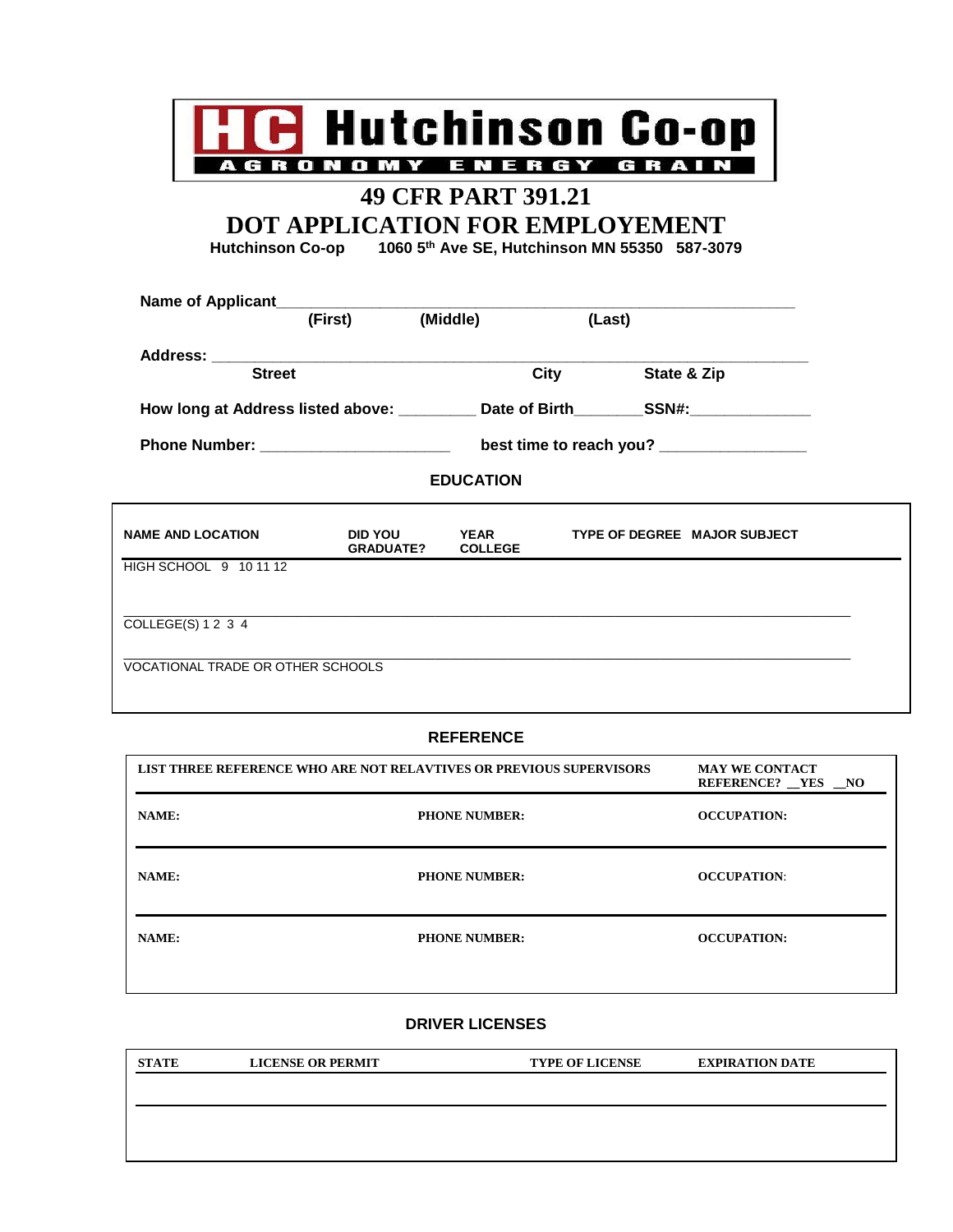|                 |             |               | TRAFFIC CONVICTIONS AND FORFEITURES FOR THE PAST THREE YEARS (OTHER THAN PARKING VIOLATIONS) |  |
|-----------------|-------------|---------------|----------------------------------------------------------------------------------------------|--|
| <b>LOCATION</b> | <b>DATE</b> | <b>CHARGE</b> | <b>PENALTY</b>                                                                               |  |
|                 |             |               |                                                                                              |  |
|                 |             |               |                                                                                              |  |
|                 |             |               |                                                                                              |  |
|                 |             |               |                                                                                              |  |
|                 |             |               |                                                                                              |  |

**A. Have you ever been denied a license, permit, or privilege to operate a motor vehicle? \_\_yes \_\_\_no**

**B. Has any license, permit, or privilege ever been suspended or revoked? \_\_\_yes \_\_\_no**

#### **EMPLOYEMENT HISTORY**

| COMPANY NAME: ___________________________________ADDRESS_________________________ |  |
|-----------------------------------------------------------------------------------|--|
|                                                                                   |  |
| <b>STARTING</b>                                                                   |  |
| <b>TERMINATION</b>                                                                |  |
|                                                                                   |  |
|                                                                                   |  |
|                                                                                   |  |
|                                                                                   |  |
|                                                                                   |  |
| <b>STARTING</b>                                                                   |  |
| <b>TERMINATION</b>                                                                |  |
|                                                                                   |  |
|                                                                                   |  |
| <b>SUPERVISOR</b><br>May we contact your supervisor? ves no                       |  |

#### **To be read and signed by the applicant.**

**This certifies that I completed this application, and that all entries and information in it are true and complete to the best of my knowledge. I also understand this application is required per 49 CFR 391.21**

**Date of Application\_\_\_\_\_\_\_\_\_\_\_\_\_\_\_\_\_\_\_\_-Signature of Application\_\_\_\_\_\_\_\_\_\_\_\_\_\_\_\_\_\_\_\_\_\_\_\_\_\_\_\_\_\_\_\_\_\_\_\_\_**